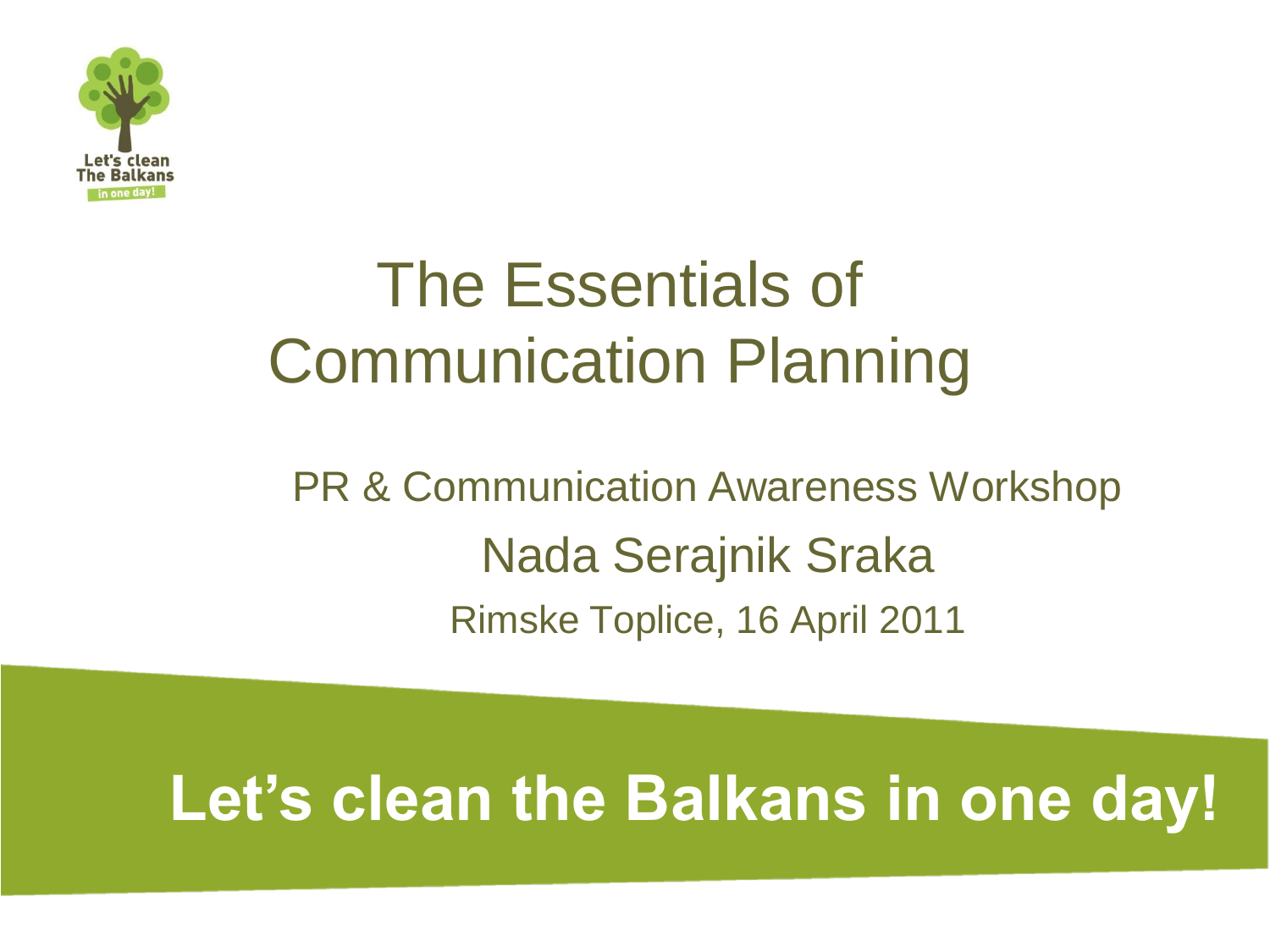## **Five Important Messages**

- 1. Communication is the essential component of any project plan.
- 2. Careful and pro-active preparations pay off.
- 3. Mind the big picture!
- 4. The success depends on people.
- 5. Share good practices, but respect your local situation.

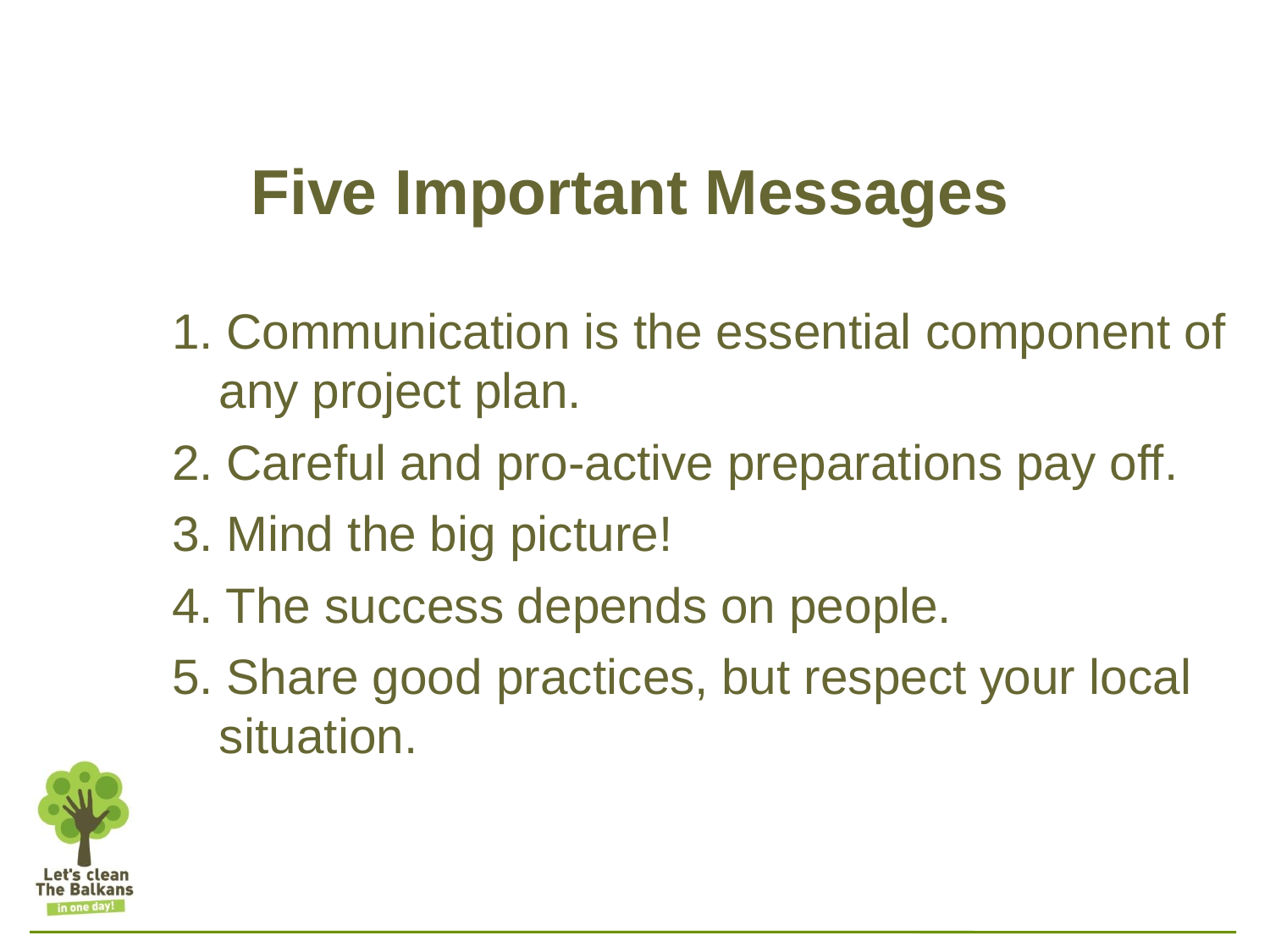## **Communication**

- = is the essential componement of every project
- = many times underestimated, misunderstood
- = is an instrument to support org.endaveours
- = helps to achieve changes
- = might provoke a conversation in society

#### IMPORTANT: strategic + operational

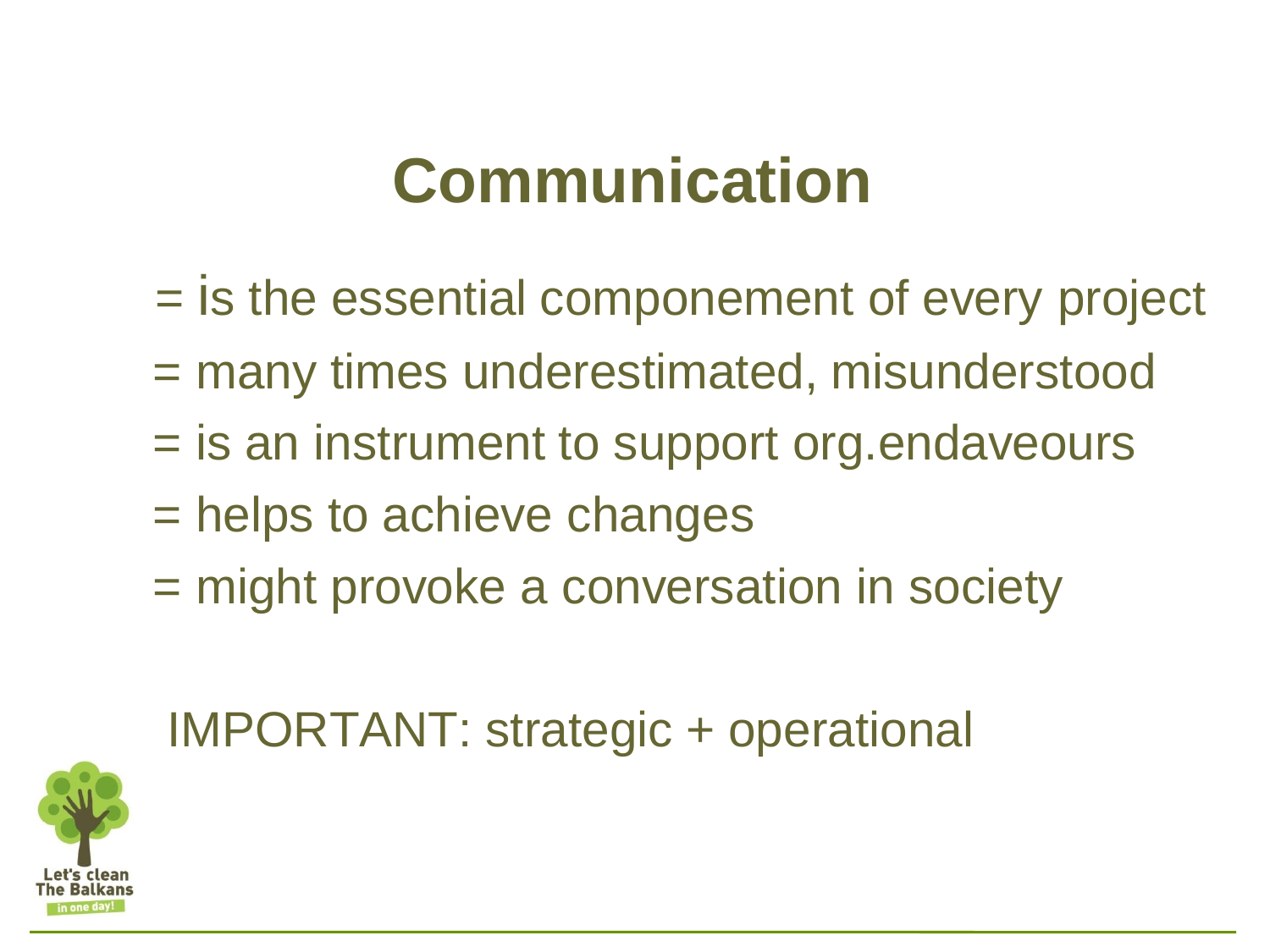# **Preparations pay off**

- Organisational structure internal & external communication
- Communicators (team) part of organising committee
- Roles, responsibilities, principles
- Joint & coordinated activities between all partners
- Communication infrastructure



Starting situation (where do we start from?)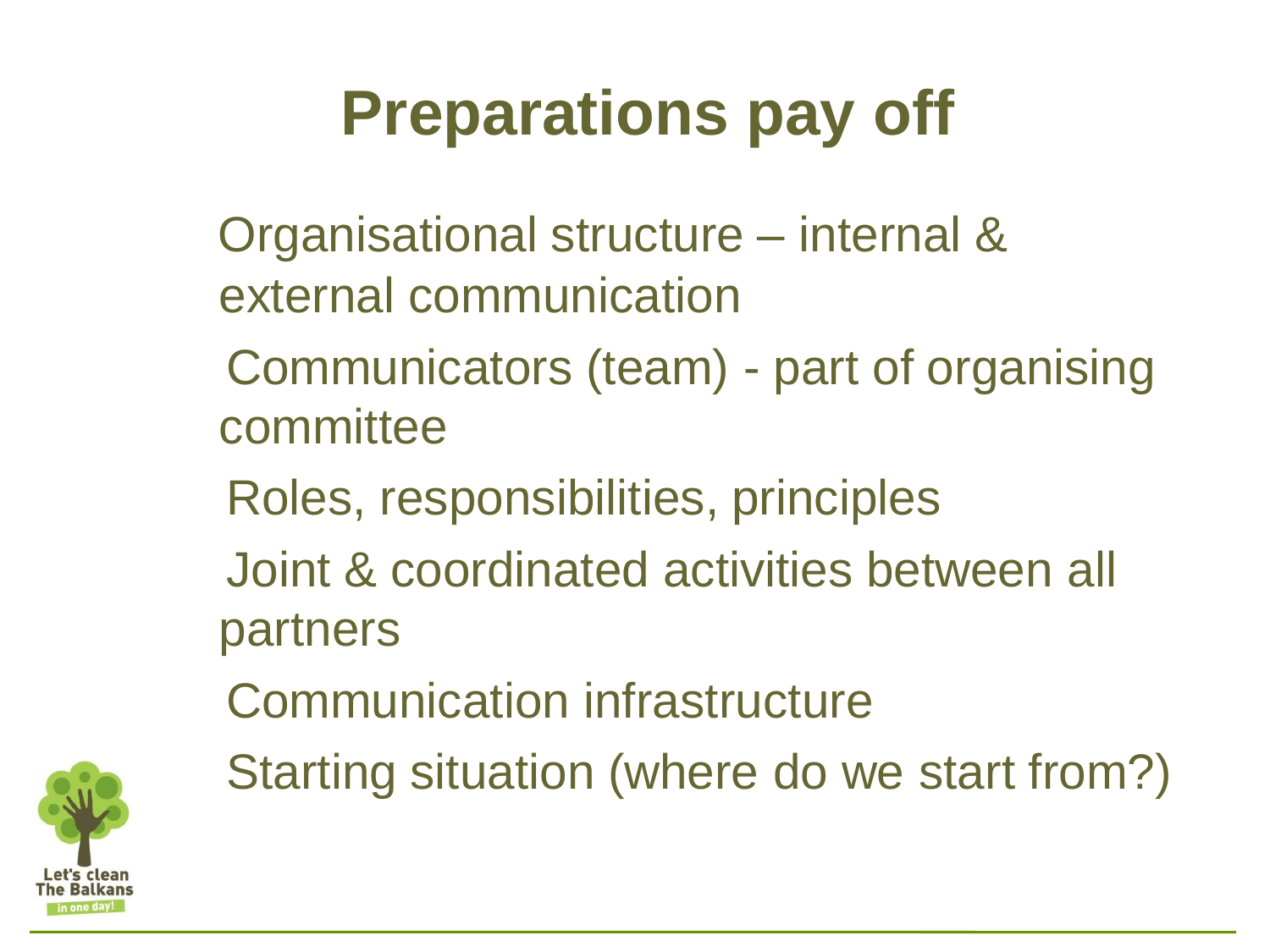# **Mind the big picture!**

#### TRATEGIC PLAN POSTRATEGIC PLAN STRATEGIC PLAN

Aims

Stakeholders & publics

Communication Objectiv<br>Leones 8 messes vee Communication Objectives

suco a most<br>Promunicatio Issues & messages

**Monitoring, Evaluation** communication activities

AWARESS UNDERSTANDING **CONCERN** COMMITMENT ACTION BEHAVIOUR



TIME + PEOPLE + FINANCE + SUPPORT STRATEGIC MANAGEMENT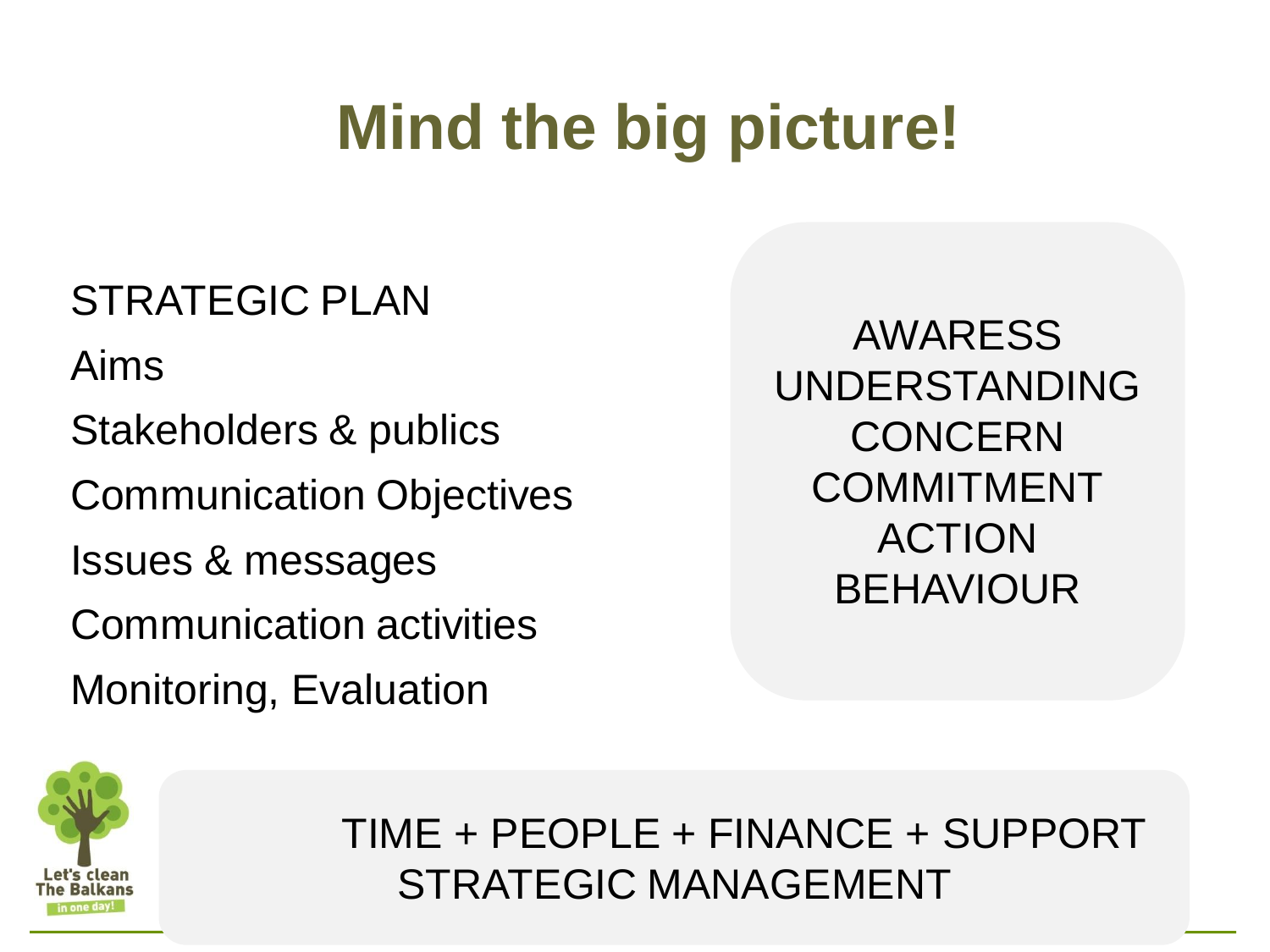# **The succes depens on people**

- The campaign binds many groups of people: Organisers, enablers, motivators  $\rightarrow$ take all the people with you
- Success depends on audiences how well do you know them?
- Start from where they are!
- Campaign is 'follow us', 'come with us' experience!  $\rightarrow$  show how & engage!



What is there for me?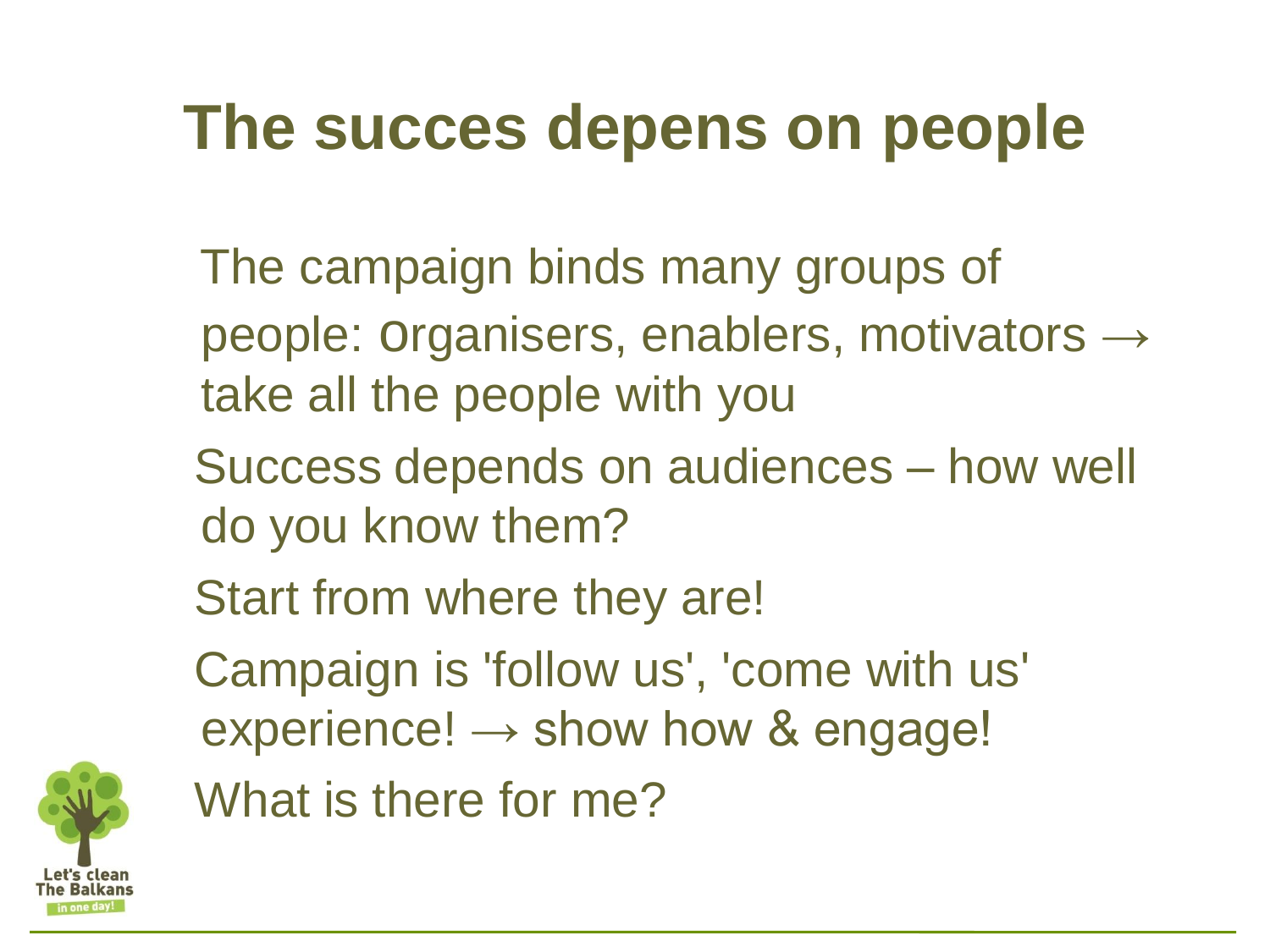### **Same task,**

#### **different situations + different approaches**

| <b>Similarities</b>            | <b>Differences</b>                   |
|--------------------------------|--------------------------------------|
| happens on the same day        | political & institutional<br>support |
| similar aims & objectives      | legal conditions &<br>constraints    |
| unified main message &<br>logo | media landscape                      |
| examples of good practice      | cultural backgrounds                 |
| experts' support               | public attitudes & opinion           |
| similar expectations, fears    | communication habits &<br>expertise  |

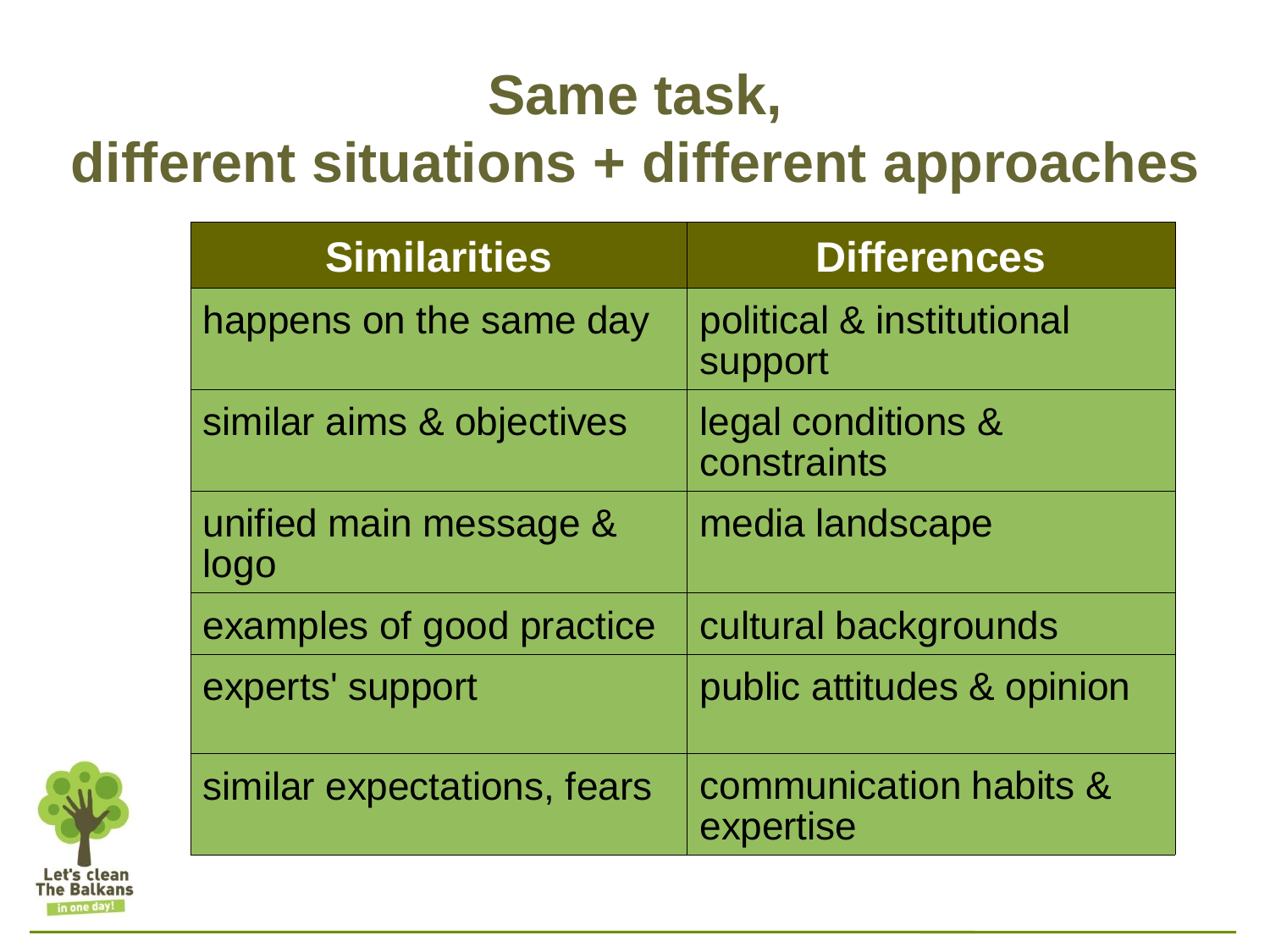

*" Effective campaigns are ussually better executed by showing rather then arguing, by motivation rather then education, by mobilisation rather then accumulation of knowledge".*

*Chris Rose*